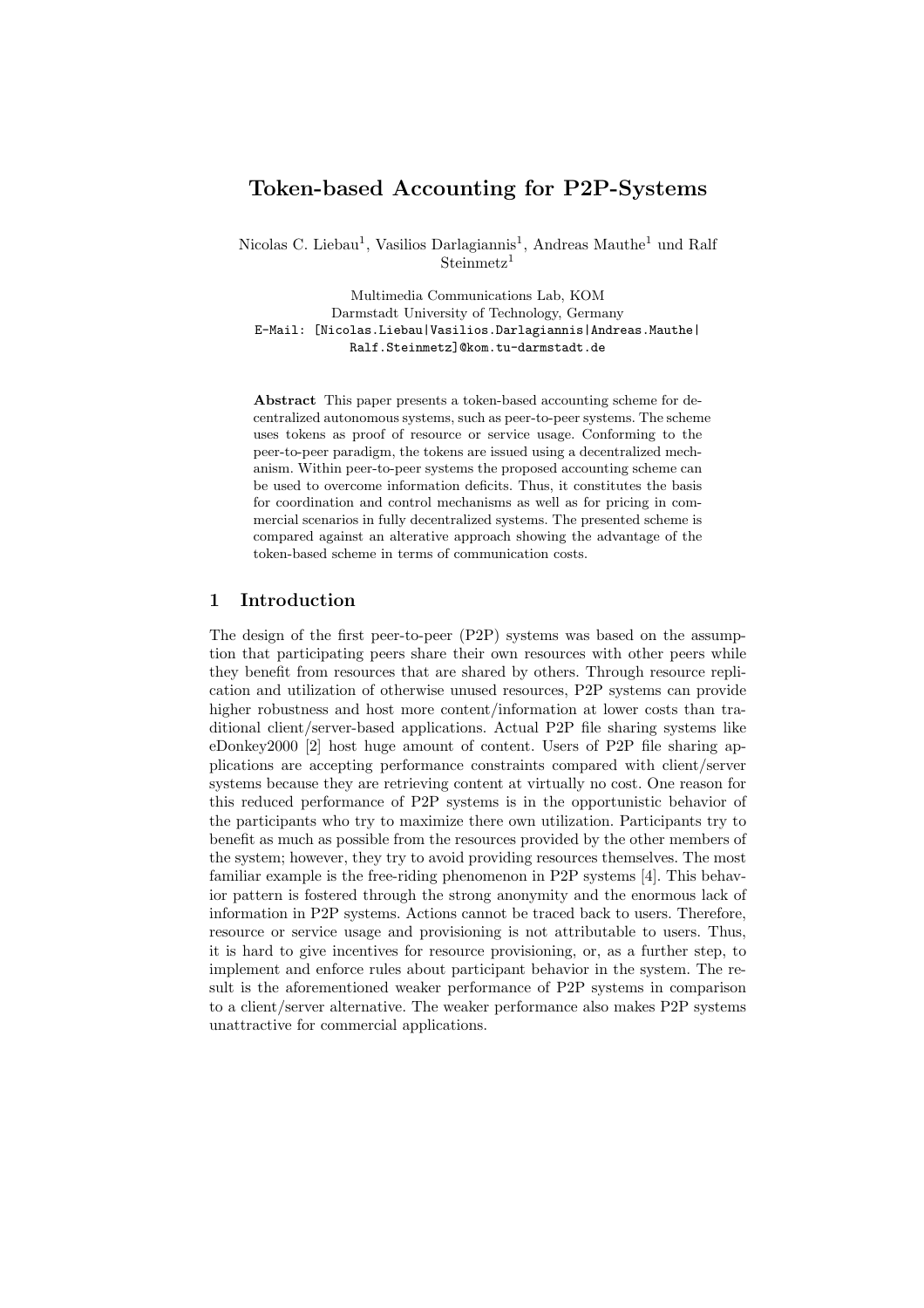To overcome this disadvantage the lack of available information must be resolved. An accounting mechanism for P2P systems is required to provide the missing information. Using this information, coordination of the available resources becomes feasible in order to improve the overall system performance. Coordination can be achieved e.g. through the introduction of rules and rule enforcement supported by the information an accounting mechanism has been collecting. However, the design of such mechanisms for decentralized autonomous systems is not trivial because the control mechanism cannot be decoupled completely from the accounting mechanism. The absence of a controller that analyzes the gathered information and coordinates the system entities requires that the accounting mechanism includes the coordination functionality. Thus, the accounting mechanism itself must enable the ability to constraint the participants' behavior.

For a distributed accounting system that also enables coordination, it is required that the collected accounting data is held in a robust and secure way so that no important information is lost. Further, the accounting information must be collected and held in a trustworthy manner. If the information is used for system coordination, participants may be tempted to modify information for their own benefit. Moreover, the accounting mechanism should be scalable and the net benefit of using it should be positive across the complete system. If the accounting mechanism is supposed to be used in different scenarios it should be flexible to support different kinds of coordination mechanisms.

To tackle the discussed problem this paper proposes a token-based accounting scheme. Tokens serve as signed receipts for transactions between peers. Further, tokens represent the transaction history of peers and allow for monitoring and control of the account balance of all participants in a system by means of appropriate aggregation mechanisms.

## 2 Related Work

There are several design alternatives for distributed accounting systems. Essentially, accounting data is collected in form of receipts. The information stored in a receipt can vary from a single number to detailed transaction data. For the purpose of coordination, for every peer the data stored in its receipts is aggregated to an account balance. The balance determines if a peer is allowed to use further resources from the system or if it first has to provide more own resources. However, a major characteristic that distinguishes different accounting schemes is the location of the stored receipts.

Local Accounts. Using local accounts, a receipt is generated for each transaction and participating peer. Receipts are stored locally on the peers. To enhance the trustworthiness of receipts they can be signed by the transaction partner. P2P accounting systems using local accounts scale well because there is no communication with further parties. Today local accounts are used e.g. in eMule's credit system [3] to determine other peers' position in the local download queue. This mechanism tries to achieve local fairness; global coordination is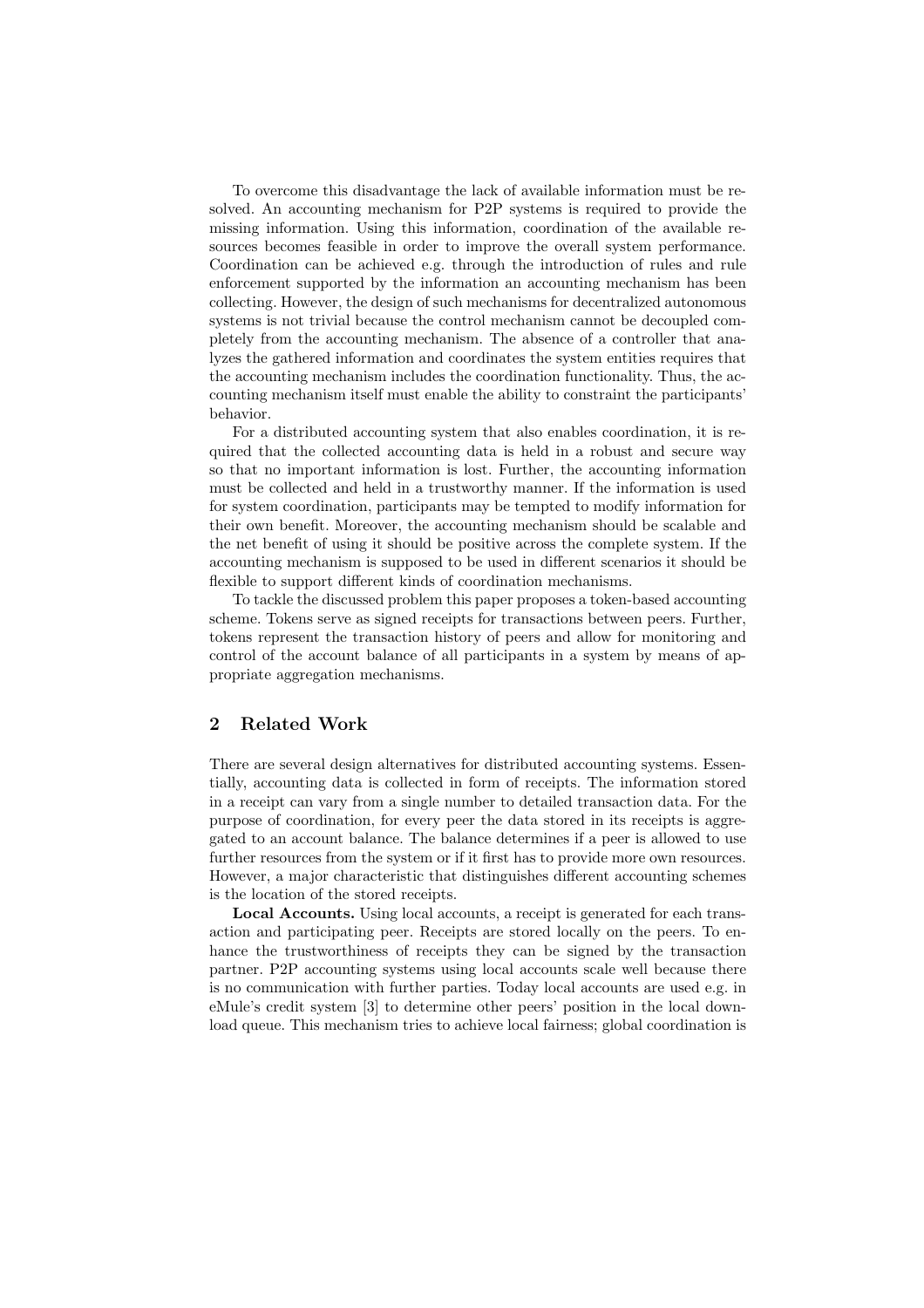not its goal. With local accounts all information about a peer is derived directly from the peer itself. Even if the receipts are signed by the transaction partner, fraud is easily possible through malicious collaboration.

Remote Accounts. This alternative tries to overcome the trust problem of local accounts by storing accounting information at third party peers. Each account is located at set of "account peers" to achieve robustness. The account peers are usually organized in a Distributed Hash Table (DHT) for efficiency reasons. In [5,11,19] this approach is applied. In [5] issued tokens are used as a kind of a virtual currency, which is transferred between the remote accounts during a transaction. For trust reasons receipts can be signed either by transaction partners or (ideally) by multiple trustworthy peers. The trust level in such a system is high. This is achieved through additional network traffic per transaction for querying accounts, signing receipts, storing receipts and keeping the accounts consistent.

Central Accounts. This alternative uses a central network administrator to collect receipts and to distribute the usage of network resources among the participants in a fair way. For instance, for Grid Computing such a system is presented in [6]. However, our goal is to avoid central elements in P2P systems.

Token-based Systems. An alternative to using receipts is to use tokens. Tokens are issued receipts why their availability could be limited. Peers spend tokens with other peers to receive a service. If a peer runs out of tokens the peer is not eligible for using more system resources. The tokens must be protected against forging and double spending. Storing tokens is not different from normal receipts. Often tokens are used as a virtual currency. Doing so, the trust problem of local storage is bypassed, because these tokens do not contain any accounting information that might be altered. Token-based systems require that the token issuer is trustworthy. There are three alternatives for the token issuer: (a) Each single peer can issue tokens. This way the trust problem is bypassed. However, introducing rules and rule enforcement become impossible because there is no control on the amount of tokens issued. Such an approach is shown in [15]. The authors claim that eventually a completely free stable market will develop. Further, in [18] self-issued tokens are used for accounting in Grid Computing. (b) A central, trusted "bank" issues the tokens. Mojo Nation uses this solution as well as some existing micro payment schemes like NetCash [13]. A micro payment scheme especially tailored to P2P systems is presented in [20]. The goal of this work is to reduce the load on the central broker. However, the use of a central entity is contrary to our goal of designing a decentralized P2P system. (c) A quorum of peers signs the tokens using a shared private key. If the private key is kept secret such a system combines scalability and trustworthiness. This solution is used in the presented approach.

## 3 The Token-Based Accounting System

Prerequisites. The token-based accounting system assumes that users can clearly be identified through a permanent id, (e.g. through a private/public key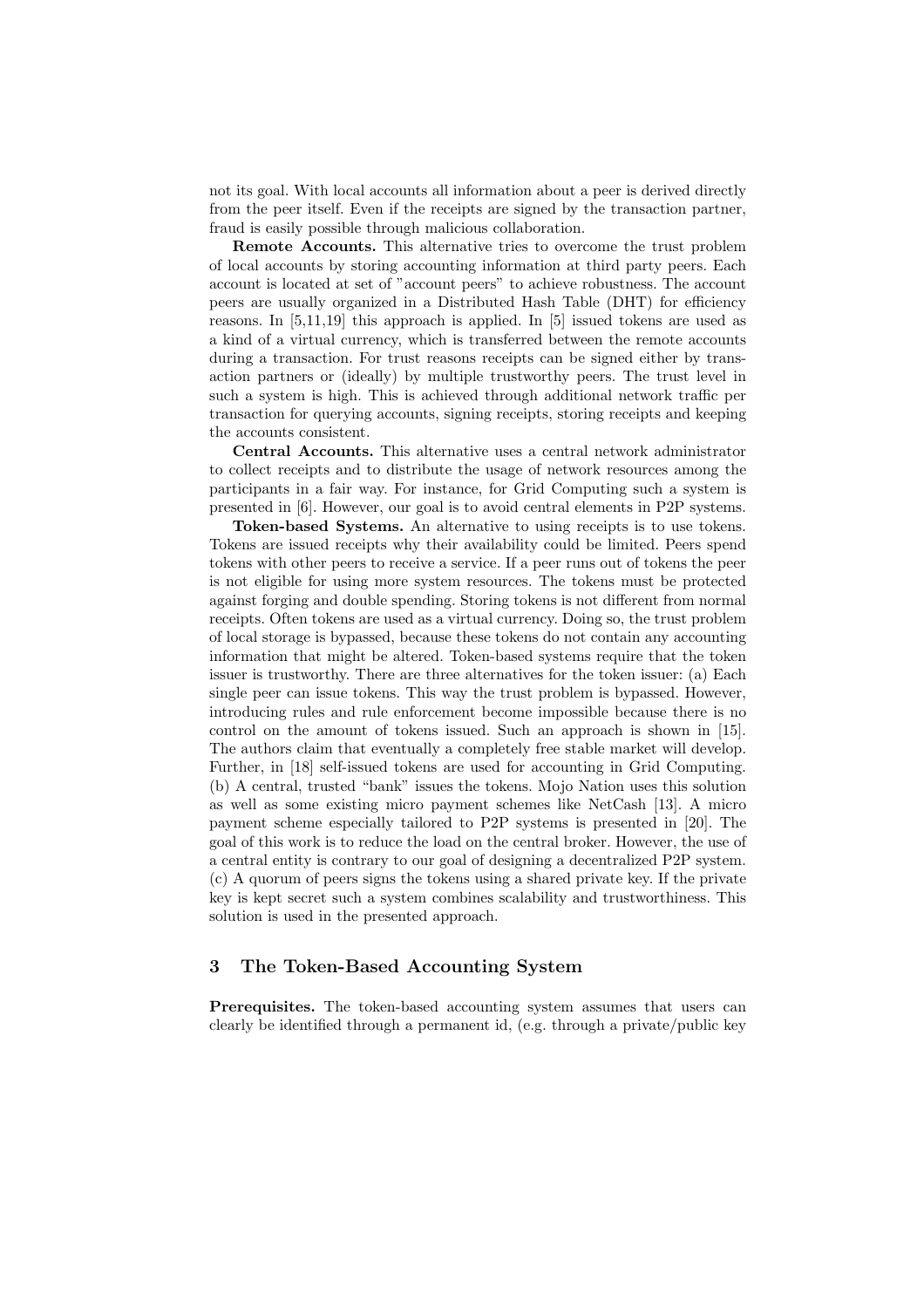pair proven through a certificate issued from a certification authority). Depending on the application scenario, alternative approaches like [1] are also applicable. Apart from the certification authority it is intended to avoid any central element.

Further, we assume the use of a reputation mechanism in the P2P system. This system is used to publish fraudulent behavior that technical mechanisms cannot detect. The reputation mechanism assigns a reputation value to each peer that represents the trustworthiness of the peer. A possible solution is presented e.g. in [12].

#### 3.1 Overview

The primary goal of the proposed system is to collect accounting data and to enable system-wide coordination of resource service usage based on the collected information. To enable the usage of receipts for coordination in a distributed system, the receipts must have the basic characteristic of the resources and services they represent, i.e. they must be scarce. Therefore, the receipts must be issued. Accordingly, every user has a limited amount of receipts it can use in transactions. Thus, in the presented approach tokens are used rather as issued receipts than as a virtual currency. As a result, the tokens must not have the characteristics of micro payments of anonymity and untraceability [8]. Therefore, tokens have a clear owner that is contained in the token. This enables local tokens storage. Otherwise (if anonymity should be maintained) untraceable tokens have to be stored at trusted remote accounts to control double spending.

Each peer holds an account with a specific amount of tokens clearly issued to it. A peer spends a token by sending it to its transaction partner in order to receive a service. Accordingly, when a peer provides a service it collects foreign tokens from other peers. Peers cannot spend foreign tokens. Using the token aggregation process, peers exchange the collected foreign tokens against new ones. To achieve trustworthiness new tokens are signed with the systems shared private key using threshold cryptography [10]. Thus, a token must be signed by a quorum of peers to become valid. The token structure ensures protection against forgery, double spending and stealing. The three basic protocols of the tokenbased accounting system are Token Aggregation, Check for Double Spending, and Payment.

## 3.2 Token Structure

Figure 1 shows the information contained in a token. A new unused token contains the first 5 information fields starting from the right hand of the figure. The issuing date and time in milliseconds together with the serial number and the owner id serve as unique identification of a token. This is required to enable the detection of double spending. Further, this way double spending can be traced to the owner. During the creation of a batch of new tokens the serial number is randomly selected for every token. Thereby, guessing which tokens exist in the system becomes hard. The account id is used to allocate a token clearly to a specific application. Cross application usage and trade of tokens is possible. This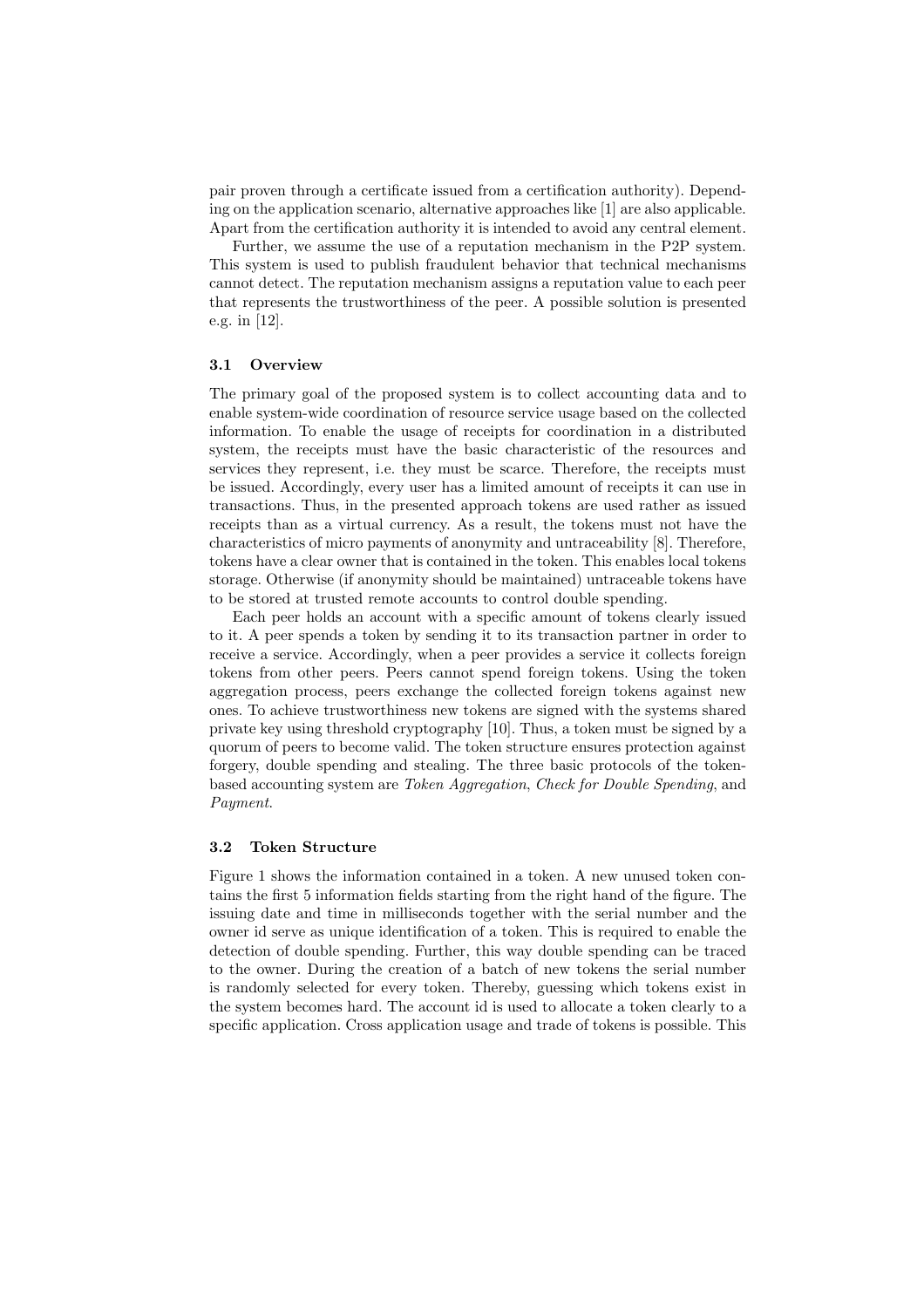field is optional. The fifth field contains the signature of the information contained in the first four fields, signed with the system's private key. This prevents forgery.



Figure 1: Token Structure

Since a token is basically a receipt, it contains further information about the transaction for which a token is used. The service consumer is the token owner.

Before the owner sends the token to the service provider, it also adds the service provider's id to the token as well as information about the transaction (such as transaction object, date and information about the quality of the service provisioning). The owner finally signs the complete token using its private key. Subsequently, the contained information cannot be changed by the service provider. The required information in a token is the information needed for unique identification, i.e. the system signature, the service provider as well as the service providers signature. This prevents tokens from being stolen. Because unused tokens contain the owner, only the owner can spend them. Used tokens are signed and contain the receiver of the token. Only the receiver is allowed to exchange tokens against new, own tokens. A token has no intrinsic value; it rather presents an accounting event. The value of a token is determined in the token aggregation process.

#### 3.3 Token Aggregation

The Token Aggregation process is used to exchange foreign tokens a peer collected for new tokens issued to that peer. The eight-step Token Aggregation procedure is shown in Figure 2 (a).

First the exchanging peer EP locates a trusted peer TP (1). Trusted peers are eligible to exchange tokens and possess one part of the system's private key [10]. EP sends its N collected foreign tokens  $(Fn_1, ..., Fn_N)$  to TP (2). TP checks the foreign tokens for their validity. Only tokens signed by the owner and spent only once are valid for exchange.

Using the aggregation function  $M = A(F_{n_1},...,F_{n_N})$  TP calculates the amount M of new tokens EP must receive in return for the foreign tokens. The aggregation function is public and can take any form. TP now creates M new, unsigned tokens  $(Un_1, ..., Un_M)$  (3).

To sign the new tokens with the system's private key using threshold cryptography [10] TP now locates further trusted peers (4). EP is not allowed to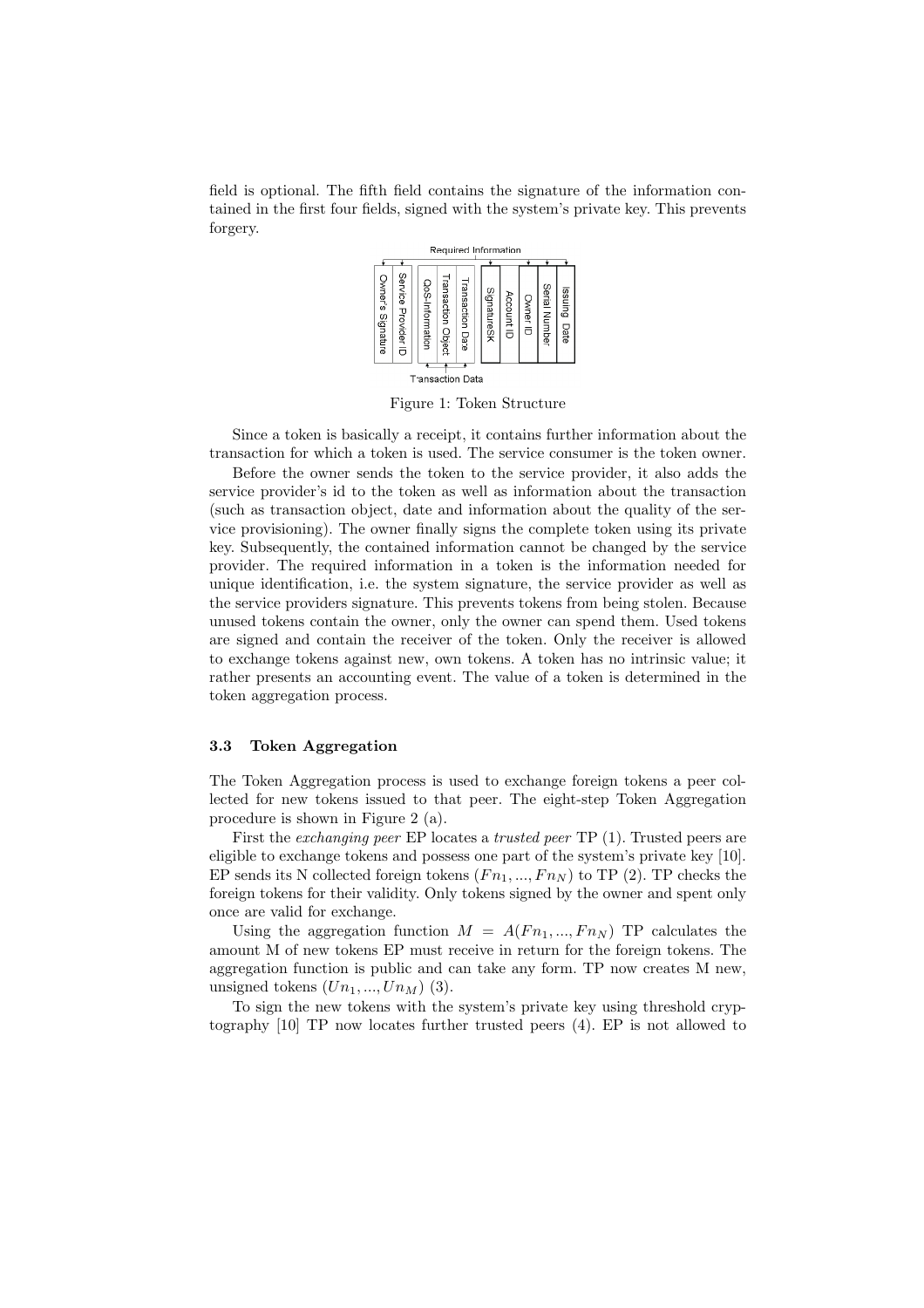choose the quorum of trusted peers itself. This alleviates the problem of potential collaboration and fraud. The number of required trusted peers to sign a token is determined by the used secret sharing scheme. The system's trustworthiness increases proportional with the size of the quorum of trusted peers.

TP sends the new tokens to this quorum of trusted peers (5). Each peer of the quorum signs now the tokens with its part of the system's private key (6). The resulting partial tokens  $(Pn_1, ..., Pn_M)$  are transmitted back to EP (7). Finally, EP combines the partial tokens to new complete tokens  $(Tn_1, ..., Tn_M)$  (8).

It is important to mention that the aggregation function adds an additional degree of freedom to the system. With an appropriate aggregation function specific economic systems can be implemented.



Figure 2: Token Operations

### 3.4 Check for Double Spending

To check for double spending a token must be clearly identifiable. To facilitate the check in an efficient manner, for every peer (the account owners) there is a set of account holding peers, i.e. the account holder set. The account holder peers are organized in a DHT manner, such as Pastry [17] (see Figure 2 (b)). Account holders hold a list of tokens currently issued to the account owner. The list is filled with the required information during token aggregation. After new tokens have been created (Figure 2 (a), step 3), TP sends a list of these new tokens to the exchanging peers account holders (Figure 2 (b), step 3).

During the token validity check of the token aggregation process, TP will ask the account holders responsible for a token, if the token is valid (Figure 2 (b), step 2). The account holders will remove the token from the list. Accordingly, if the token is not in the list, it is an invalid token. TP will discard such a token and the P2P system's reputation mechanism will be informed about the incident.

In order to avoid message manipulation, every message sent to the account holders must be signed with the senders private key. To keep the list between the account holders consistent, all account holders for one specific account exchange the list whenever the set of account holders change. This takes place only when peers of that set join or depart from the system. Consistency checks are only necessary, if the sender does not receive all confirmation messages.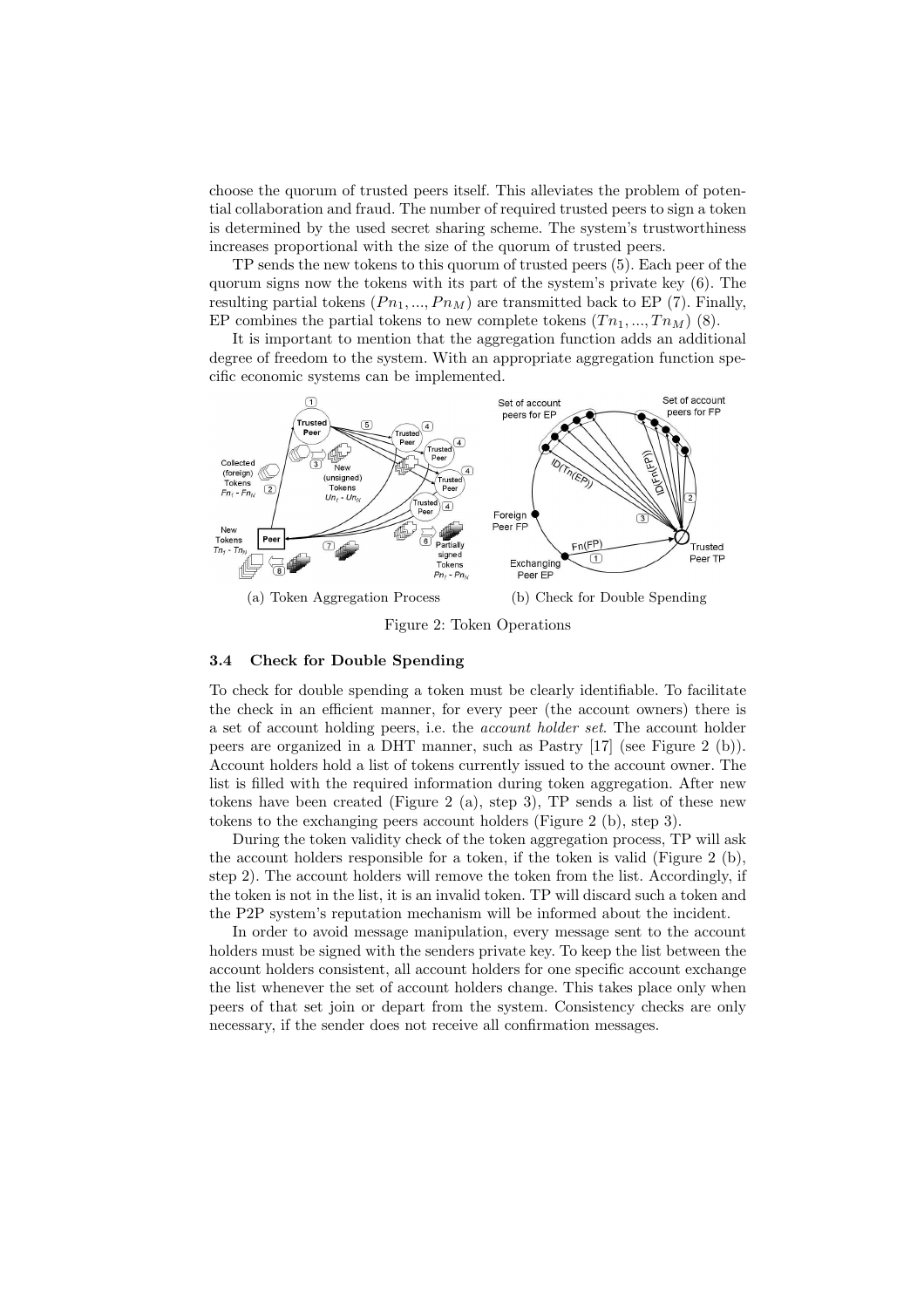#### 3.5 Transactions

During transactions the token-based accounting system accounts for resource usage, service usage, or a combination of both. Service usage is valued differently than resource usage. A service for example detects water marks in pictures. Since special software is needed to provide such a service, it is valued higher than the sum of the used resources. A token can contain information about the used resources and value information of the service itself. The information is added to a token before it is sent to the service provider. By this means information contained in a token can be used as basis for an external payment mechanism.

Standard transaction. The standard transaction process is shown in Figure  $3$  (a). After a service has been requested by the service consumer  $C$ , the service provider  $P$  informs  $C$  about the terms and conditions of the service, including the number of tokens  $P$  it expects in return for the service. If  $C$  accepts the terms and conditions, the service provisioning phase begins.

During this phase tokens can be transmitted before, after, or during the service provisioning. For example a token can be transmitted after 1 MB transferred or after 1 minute service received. Before a token is transmitted, C fills in the required accounting information.  $C$  has no intention to falsify the information, because it influences only the token exchange of  $P$ . Then  $C$  signs the token with its own private key and sends it to  $P$ .  $P$  checks the signature of the received token using  $C$ 's public key, which can be contained in the token as owner id or transmitted with the service request. Thus, it can be verified, that the token sender is also the token owner.

P can choose not to continue to provide the service, if the contained accounting data was incorrect. As a result of each transaction  $C$ 's own token balance decreases and P's foreign token balance increases.

Trustable transaction. In a scenario where tokens are used as virtual currency, a more trustworthy settlement process might be required. Here, the transaction party that delivers last has an incentive to cheat the other party. It still receives the full benefit but does not have to deliver its part of the deal. Therefore, we have designed and implemented a trustable payment procedure that eliminates the incentive to cheat for the transaction partners. In addition, double spending of tokens is not only detectable, but becomes impossible. Figure 3 (b) shows the procedure. After a service request is received, P notifies C about the conditions and terms of the transaction, including the required amount of tokens. C answers with the token ids of the tokens it intends to spend for the transaction. Now P contacts the account holders responsible for  $C A H(C)$  and checks if the tokens are valid.  $AH(C)$  mark in the token list these tokens as "*planned to spend*". Using the same tokens in another transaction becomes impossible. If all tokens are valid,  $P$  informs  $C$  that the transaction phase can begin. C starts the transaction by sending an unsigned token to P. C loses the token. However, since it is not signed by  $C, P$  cannot exchange it against own tokens. P has no incentive not to provide the service. Therefore, P now provides the agreed service. Because  $C$  already lost the token, it has no intention keeping the token for itself. C will sign the token and send it to P. If C should fail to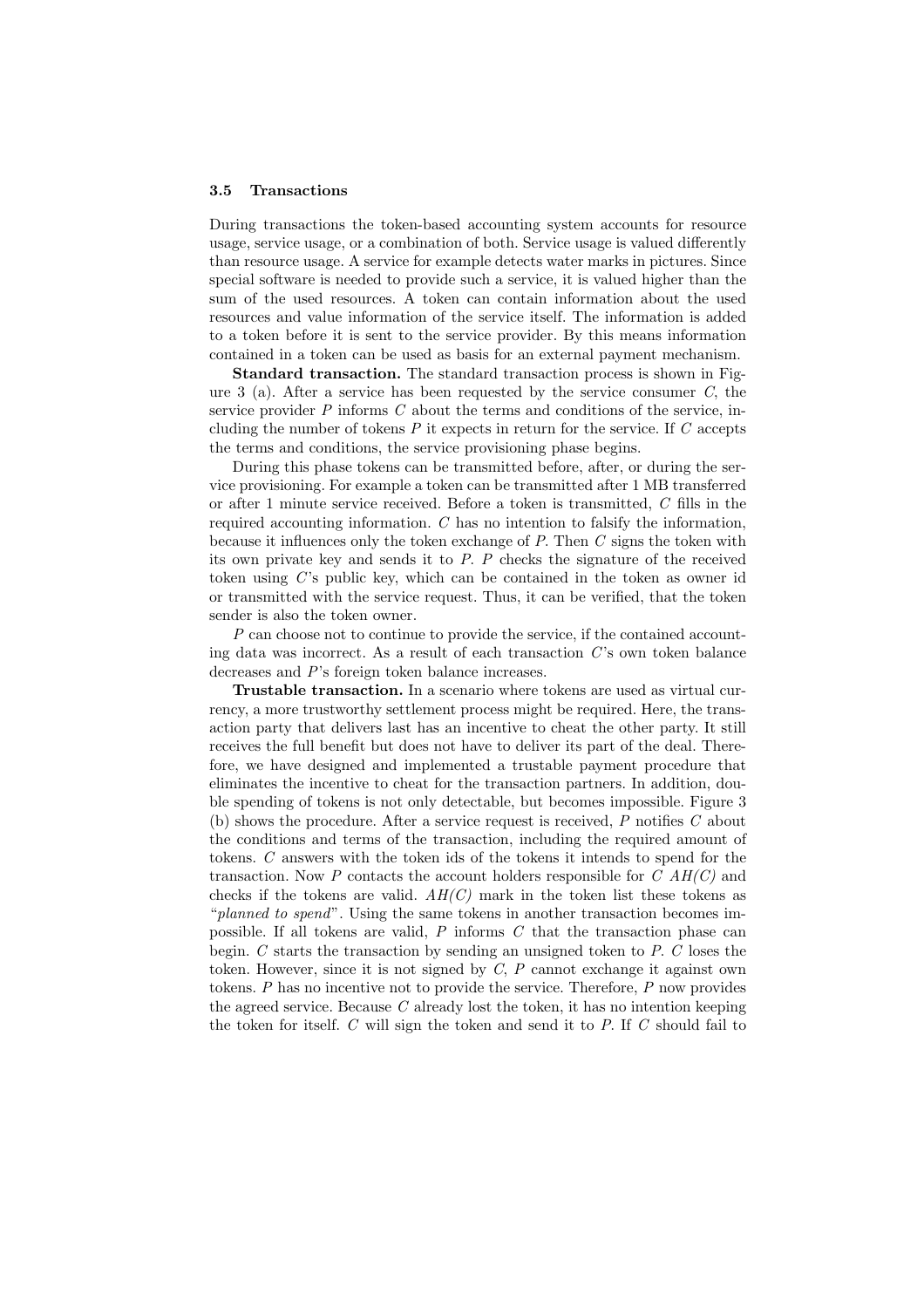send the signed token, P can present the unsigned token to  $AH(C)$ . The possession of the token proofs that the transaction had started and the token will be removed from the list and is finally lost for C. The aforementioned reputation system provides further incentives against such malicious behavior. On the other hand, if both peers are consenting to cancel the transaction, C does not lose its tokens. The "*planned to spend*"-mark just needs to be removed from the tokens in the token list at  $AH(C)$ .



Figure 3: Transaction Procedures

### 4 Trust & Security Considerations

It is crucial for the use of an accounting mechanism that the information it provides is correct. Therefore, the token-based system has been designed to provide a high degree of trust for distributed systems.

Robbery. Tokens were designed to eliminate robbery. Tokens contain the owner id that cannot be changed without detection through the system signature. Spent tokens contain the token receiver secured through the owner's signature.

Forgery. The system signature on each token ensures that the basic token data cannot be changed and that no peer can create tokens itself. Thus, the system signature prevents forgery and is crucial for the trustworthiness of the system. Accordingly, fraudulent collaboration of trusted peers must be avoided.

This can be achieved if in a quorum of trusted peers is at least one trustworthy peer. The probability of a quorum consisting of at least one good peer can be determined using the hypergeometric distribution. The resulting probability  $p$ defines the trust level of the system according to:

$$
p(T, t, p_g) = \frac{\begin{pmatrix} T \cdot (1 - p_g) \\ t \end{pmatrix}}{\begin{pmatrix} T \\ t \end{pmatrix}}, \text{ where } \begin{pmatrix} T \\ t \end{pmatrix} \text{ number of trusted peers} \quad p_g \text{ percentage of good peers}
$$

Figure 4 shows the required quorum size for specific trust levels. Moreover, because the trusted peers are not aware which other peers belong to a quorum, having only bad peers in a quorum does not mean that this results in fraud. The chosen trusted peers must also collaborate. Thus, the quorum peers must know which other peers have been chosen for the quorum.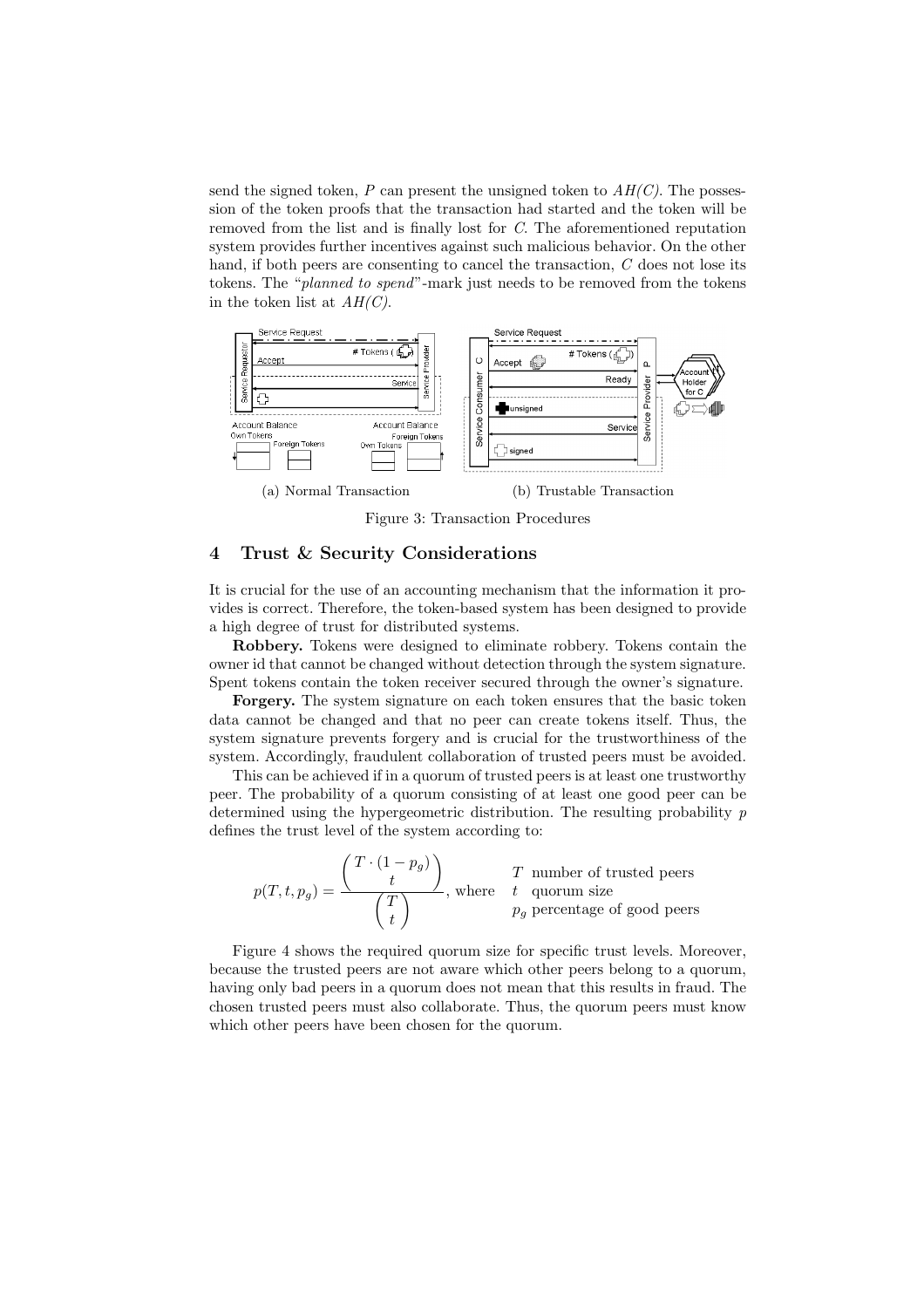

Figure 4: Required Quorum Size for Trust Levels by Percentage of Good Peers

Furthermore, peers can only become trusted and receive a part of the shared system private key, if their reputation is above a specific threshold value. Accordingly, the proportion of bad peers among the trusted peers can be assumed less than the proportion of bad peers in the whole system. The actual trust threshold value depends on the used reputation system.

Additionally, threshold cryptography provides different proactive mechanisms to secure the key from being compromised. The key parts will be updated periodically using proactive secret sharing [16]. This makes the old key parts obsolete without changing the actual key. The system's public key remains the same. Further, a new system key will be created periodically using the decentralized method presented in [7]. This is enforced through tokens being valid only for a specific period of time. Therefore, the unique token id contains the creation date and time. Outdated tokens can be exchanged for new tokens using the Token Aggregation process. If the system's private key is kept secret the system can be considered secure.

Double Spending. The verification for double spending relies on the data hold at the account holders. Thus, users might try to corrupt their token list at the account holders. This is avoided by not allowing peers to send any queries or enquiries to the account list. Rule breaches are reported to the reputation system. Further, the token list at the account holders is a positive list. If a peer plans to double spend a token, it has to avoid that the token is marked in the list as planned-to-spend and later removed from it during token aggregation; though in both actions the peer is not involved.

Malicious peers trying to remove tokens from the token list of another peer must guess token ids of existing tokens. That is very hard because the creation date and time in milliseconds and the random serial number have to be guessed correctly. Therefore, this kind of messages is obvious malicious behavior and will be reported to the reputation system.

In P2P systems (even if using a DHT) it cannot be guaranteed that a remote account at the account holders is never lost. In such a case the account owning peer would not be eligible to receive services anymore. Since in the token-based system the tokens are stored locally, users can secure themselves against loss by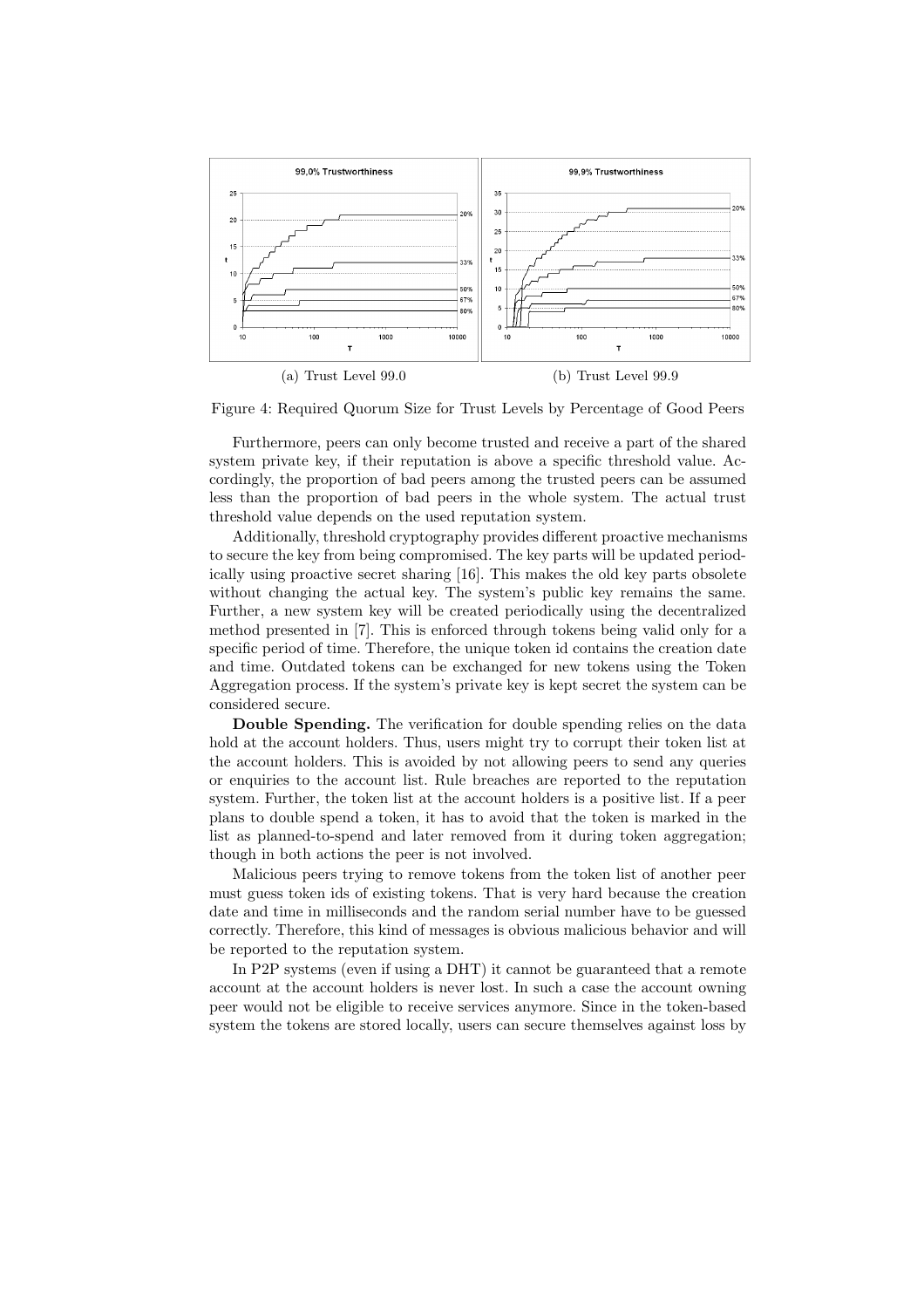making a backup of their tokens. The loss of an account at the account holders will just influence the ability to check for double spending. Since a peer can not notice if its remote account is lost, it must assume that double spending would still be detected. Hence, it will be discouraged to cheat.

## 5 Performance Analysis

We have implemented the token-based accounting system based on JXTA 2.2.1 [14]. Measurements of message sizes were used to simulate the accounting scheme with the simulator presented in [9].

To study the performance of the token-based accounting system two use cases have to be distinguished - costs for maintenance and costs for transactions.

Maintenance. Maintenance costs arise from keeping the remote accounts consistent and from the requirement to keep the systems private key secret. This involves calculating key updates at one quorum of trusted peers and distributing new key parts afterwards to the rest of the trusted peers. Table 1 summarizes the complexity of the maintenance actions, where k denotes the size of the banksets and a  $(t, T)$  secret sharing scheme is used, where T denotes the number of trusted peers in the system.

Table 1: Account Holder Set & System Key Maintenance Complexity

|                                                                        | Account Consistency System key related operations |  |  |  |
|------------------------------------------------------------------------|---------------------------------------------------|--|--|--|
| node arrival $\boxed{O(k)$ key update calculations $\boxed{O(t^2)}$    |                                                   |  |  |  |
| node departure $\boxed{O(k)}$ key update distribution $\boxed{O(t^2)}$ |                                                   |  |  |  |

Transactions. For the analysis we assume a conservative ratio of 67% good peers in the system. Further, we set a trust level of 0,1% which results in a quorum size  $t$  of 6 trusted peers. Furthermore, we set the account holder set size k to 4. We model a file sharing scenario, where for 1 MB download 1 token is required and the average file size  $s$  is 5 MB. Users exchange tokens in different batch sizes  $b$ . The trustable transaction procedure is used. If  $n$  transactions are carried out the average number of accounting messages  $M$  sent in such a scenario results in:

 $M(n, k, t, b) = n(2s + 2k) + \frac{ns}{b}(1 + 2k\frac{b}{s} + 2k + 2t)$ 

For 100 transactions exchanging 500 tokens with a batch size of 20 results in 3125 messages. Simulating this scenario the token-based accounting system creates an additional overhead of less than 1% (for the mentioned example it is less than 3,5 MB overhead for file transfers of 500 MB). Figure 5 (a) shows the generated traffic for different batch sizes and up to one million transactions. As it can be expected, the overall traffic generated by the token-based accounting system is reduced as the batch size increases. However, the effect levels off after a batch size of 20. Figure 5 (b) shows the influence of increased quorum size. The effect is not strong. Even with a very high trust level  $(t=18)$  the system still generates not more than 1% of overhead. The effect of size of account holder set for the generated traffic is very small and therefore the graph is omitted here.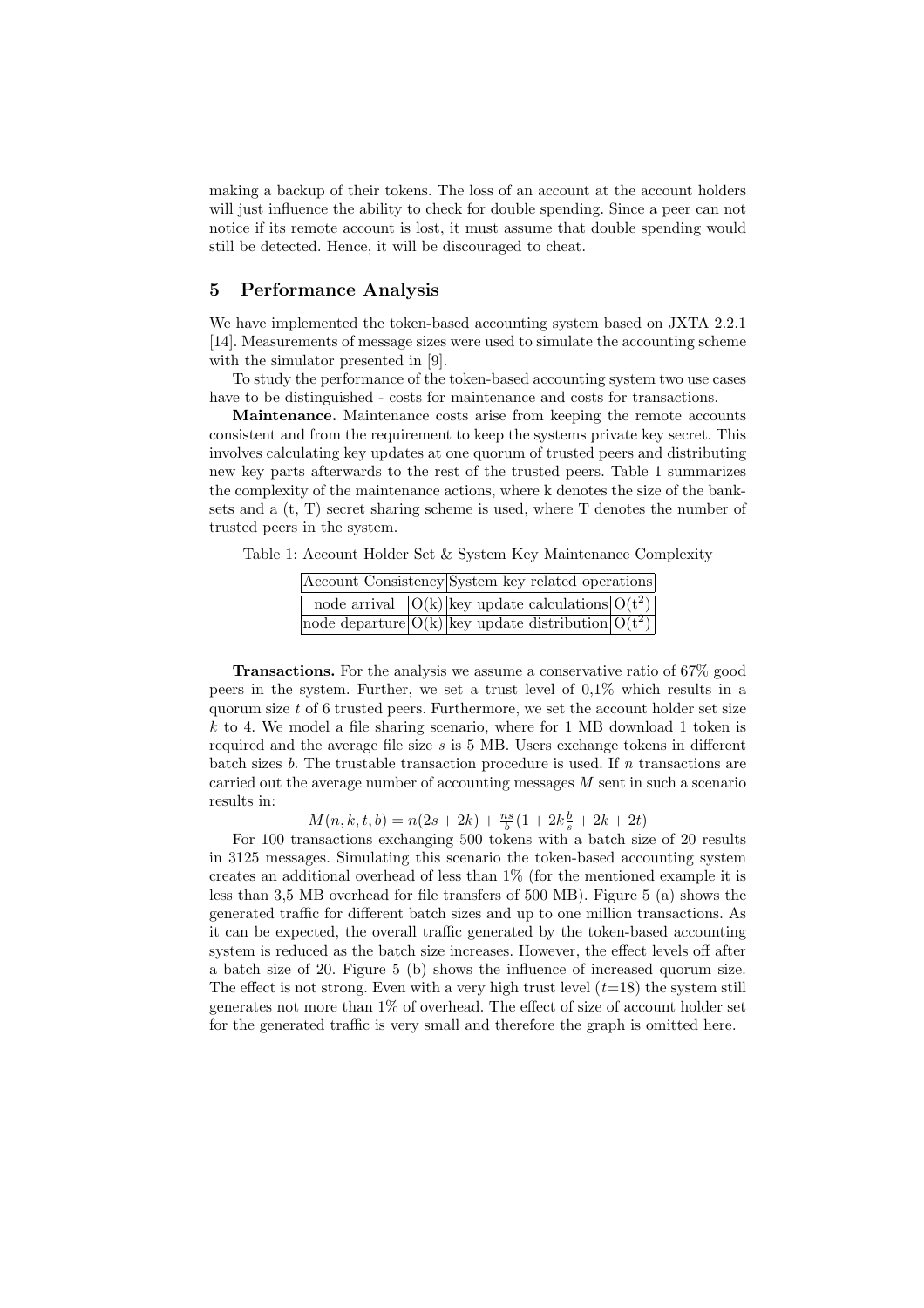

Figure 5: By Token-Accounting Scheme Generated Traffic

## 6 Summary & Conclusions

One of the biggest challenges for a wider deployment of P2P systems is to retrieve, collect and use information about the resource utilization within the system. It is crucial that the information is secure and reliable while the core features of P2P are still maintained.

This paper presents a flexible and trustworthy token-based accounting scheme for P2P-systems. Its purpose is to collect accounting information of transactions. This information can be used to coordinate the behavior of the system's entities to achieve a higher system performance. Further, the collected information can be used as basis for pricing and price finding processes. Moreover, this builds the foundation for the development of a market within P2P systems. Further, the collected accounting information could be the basis for a payment system to support commercial applications.

Since the responsibility of creating tokens is delegated to a randomly selected quorum of peers, fraudulent behavior is prevented. Only if all peers in the quorum would be malicious, tokens can be forged. Also, a trustable payment mechanism is available that does not require to involve a third party. Thus, this approach is especially scalable.

The token-based accounting scheme is very flexible through the introduction of the aggregation function. Here the exchange ratio of used tokens against new tokens can be defined by the usage policy. Thus, different economic models can be implemented.

The further steps to investigate next are detection of the need for a system key update or system key creation procedure. Also the economic behavior of the system with respect to inflation and deflation will be evaluated using simulations.

### References

- 1. Crypto-id project. http://crypto-id.jxta.org/, 2004.
- 2. edonkey2000. http://www.edonkey2000.com, 2004.